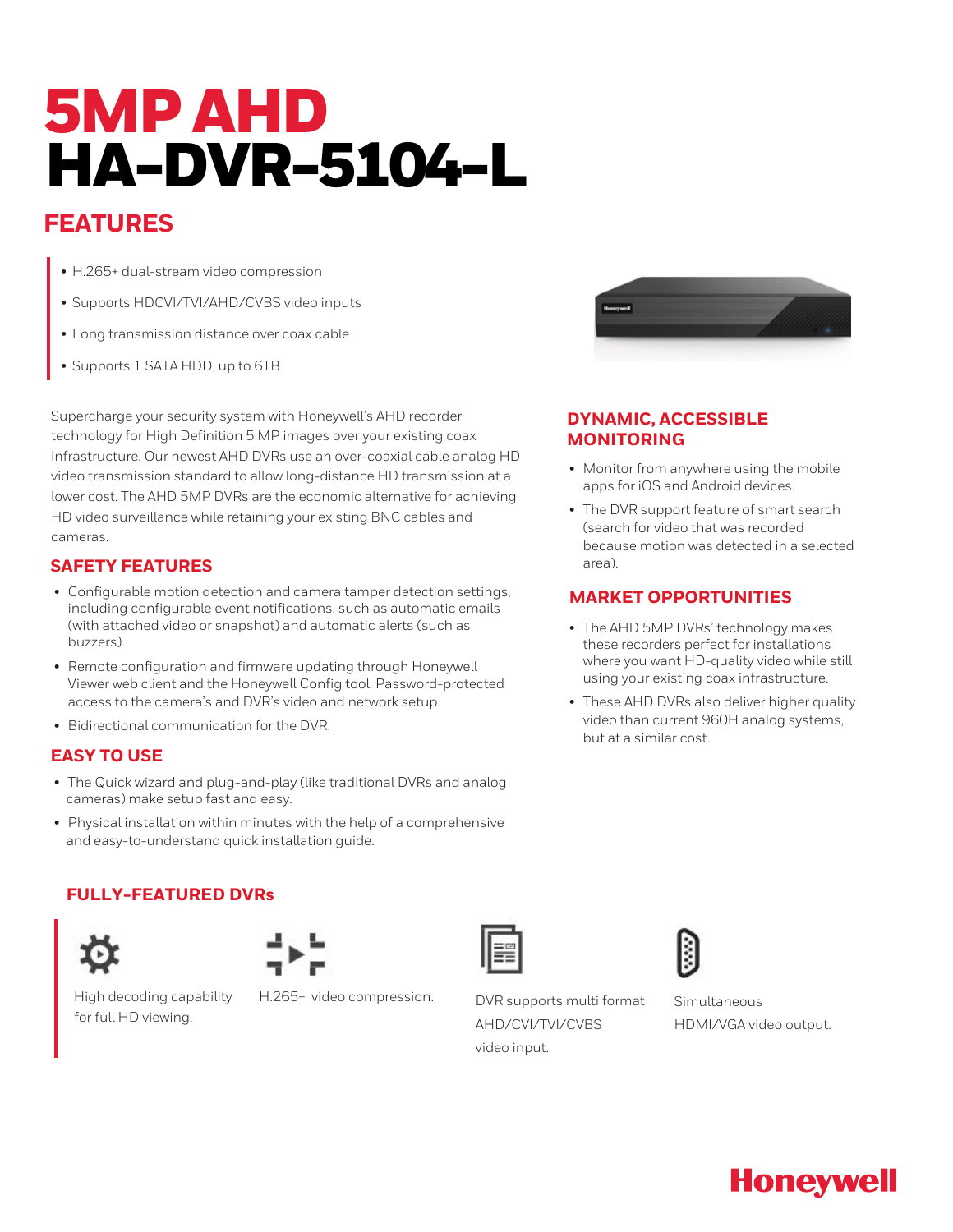# **5MP AHD HA-DVR-5104-L**

## **TECHNICAL SPECIFICATIONS**

| <b>SYSTEM</b>               |                                                                                                                          |  |
|-----------------------------|--------------------------------------------------------------------------------------------------------------------------|--|
| <b>Main Processor</b>       | <b>Embedded Processor</b>                                                                                                |  |
| <b>Operating System</b>     | Embedded LINUX                                                                                                           |  |
| <b>VIDEO AND AUDIO</b>      |                                                                                                                          |  |
| Analog Camera Input         | 4 Channel, BNC                                                                                                           |  |
| <b>AHD Camera</b>           | 5MP, 4MP, 1080P@25/30fps, 720P@50/60fps,<br>720P@25/30fps                                                                |  |
| <b>CVBS Camera</b>          | PAL/NTSC                                                                                                                 |  |
| Audio In/Out                | 1/1, RCA                                                                                                                 |  |
| Two-way Talk                | Reuse audio in/out, RCA                                                                                                  |  |
| <b>RECORDING</b>            |                                                                                                                          |  |
| <b>Video Compression</b>    | H.265+/H.265/H.264+/H.264                                                                                                |  |
| Resolution                  | 5M-N, 4M-N, 1080P, 1080N, 720P, 960H, D1, CIF                                                                            |  |
| <b>Record Rate</b>          | Main stream:5M-N(1~10fps), 4M-N/1080P(1~15fps),<br>1080N/720P/960H/D1/CIF (1~25/30fps) Sub stream:<br>D1/CIF(1~15fps)    |  |
| <b>Video Bit Rate</b>       | 32Kbps~6144Kbps Per Channel                                                                                              |  |
| <b>Record Mode</b>          | Manual, Schedule (General, Continuous), MD (Video<br>detection: Motion Detection, Video Loss, Tampering),<br>Alarm, Stop |  |
| <b>Record Interval</b>      | $1 \sim 60$ min (default: 60 min), Pre-record: $1 \sim 30$ sec, Post-<br>record: $10 \sim 300$ sec                       |  |
| <b>Audio Compression</b>    | AAC(only for the 1st channel), G.711A, G.711U, PCM                                                                       |  |
| <b>Audio Sample Rate</b>    | 8KHz, 16 bit Per Channel                                                                                                 |  |
| <b>Audio Bit Rate</b>       | 64Kbps Per Channel                                                                                                       |  |
| <b>DISPLAY</b>              |                                                                                                                          |  |
| Interface                   | 1 HDMI ,1 VGA                                                                                                            |  |
| Resolution                  | 1920×1080, 1280×1024, 1280×720                                                                                           |  |
| <b>Multi-screen Display</b> | When IP extension mode not enabled: 1/4<br>When IP extension mode enabled: 1/4/6                                         |  |
| Record Interval             | Camera title, Time, Video loss, Camera lock, Motion<br>detection, Recording                                              |  |
| <b>STORAGE</b>              |                                                                                                                          |  |
| <b>Internal HDD</b>         | 1 SATA Port, up to 6TB capacity                                                                                          |  |
| <b>AUXILIARY INTERFACE</b>  |                                                                                                                          |  |
| <b>USB</b>                  | 2 USB 2.0                                                                                                                |  |
| <b>RS485</b>                | 1 Port, for PTZ Control                                                                                                  |  |

| <b>NETWORK</b>                            |                                                                                                                                                                             |  |
|-------------------------------------------|-----------------------------------------------------------------------------------------------------------------------------------------------------------------------------|--|
| <b>Ethernet</b>                           | 1 RJ-45 Port (100 Mbps)                                                                                                                                                     |  |
| <b>Network Function</b>                   | HTTPS; TCP/IP; IPv4/IPv6; UPnP; RTSP; UDP; SMTP; NTP;<br>DHCP; DNS; IP filter; PPPoE; DDNS; FTP; IP Search                                                                  |  |
| Max. User Access                          | 128 users                                                                                                                                                                   |  |
| <b>Smart Phone</b>                        | iPhone, iPad, Android (phone and tablet)                                                                                                                                    |  |
| Interoperability                          | <b>ONVIF Conformant</b>                                                                                                                                                     |  |
| <b>VIDEO DETECTION AND ALARM</b>          |                                                                                                                                                                             |  |
| <b>Trigger Events</b>                     | Recording, PTZ, Tour, Video Push, Email, FTP, Snapshot,<br><b>Buzzer and Screen Tips</b>                                                                                    |  |
| <b>Video Detection</b>                    | Motion Detection, MD Zones: 396 (22 × 18), Video Loss,<br><b>Tampering and Diagnosis</b>                                                                                    |  |
| <b>PLAYBACK AND BACKUP</b>                |                                                                                                                                                                             |  |
| Playback                                  | 1/4                                                                                                                                                                         |  |
| Search Mode                               | Time/Date; Alarm; Motion Detection; Exact Search<br>(accurate to a second)                                                                                                  |  |
| <b>Playback Function</b>                  | Play, Pause, Stop, Rewind, Fast play, Slow Play, Next File,<br>Previous File, Next Camera, Previous Camera, Full Screen,<br>Repeat, Shuffle, Backup Selection, Digital Zoom |  |
| <b>Backup Mode</b>                        | <b>USB Device/Network</b>                                                                                                                                                   |  |
| <b>ELECTRICAL</b>                         |                                                                                                                                                                             |  |
| <b>Power Supply</b>                       | DC12V/1.5A                                                                                                                                                                  |  |
| <b>Power Consumption</b><br>(without HDD) | $\triangle 10W$                                                                                                                                                             |  |
| <b>PHYSICAL</b>                           |                                                                                                                                                                             |  |
| <b>Dimensions</b>                         | Compact 1U, 260×236×48mm(10.2"×9.3"×1.9")                                                                                                                                   |  |
| Net Weight(without<br>HDD)                | $0.9$ kg $(2.0)$                                                                                                                                                            |  |
| <b>ENVIRONMENTAL</b>                      |                                                                                                                                                                             |  |
| Operating<br><b>Conditions</b>            | 10°C~+45°C(+14°F~+113°F).10~90<br><b>RH</b>                                                                                                                                 |  |
| <b>Storage Conditions</b>                 | $-20^{\circ}$ C ~ +70°C (-4°F ~ +158°F), 0~90 RH                                                                                                                            |  |
| <b>CERTIFICATIONS</b>                     |                                                                                                                                                                             |  |
| <b>Certifications</b>                     | BIS certified, CE, FCC                                                                                                                                                      |  |